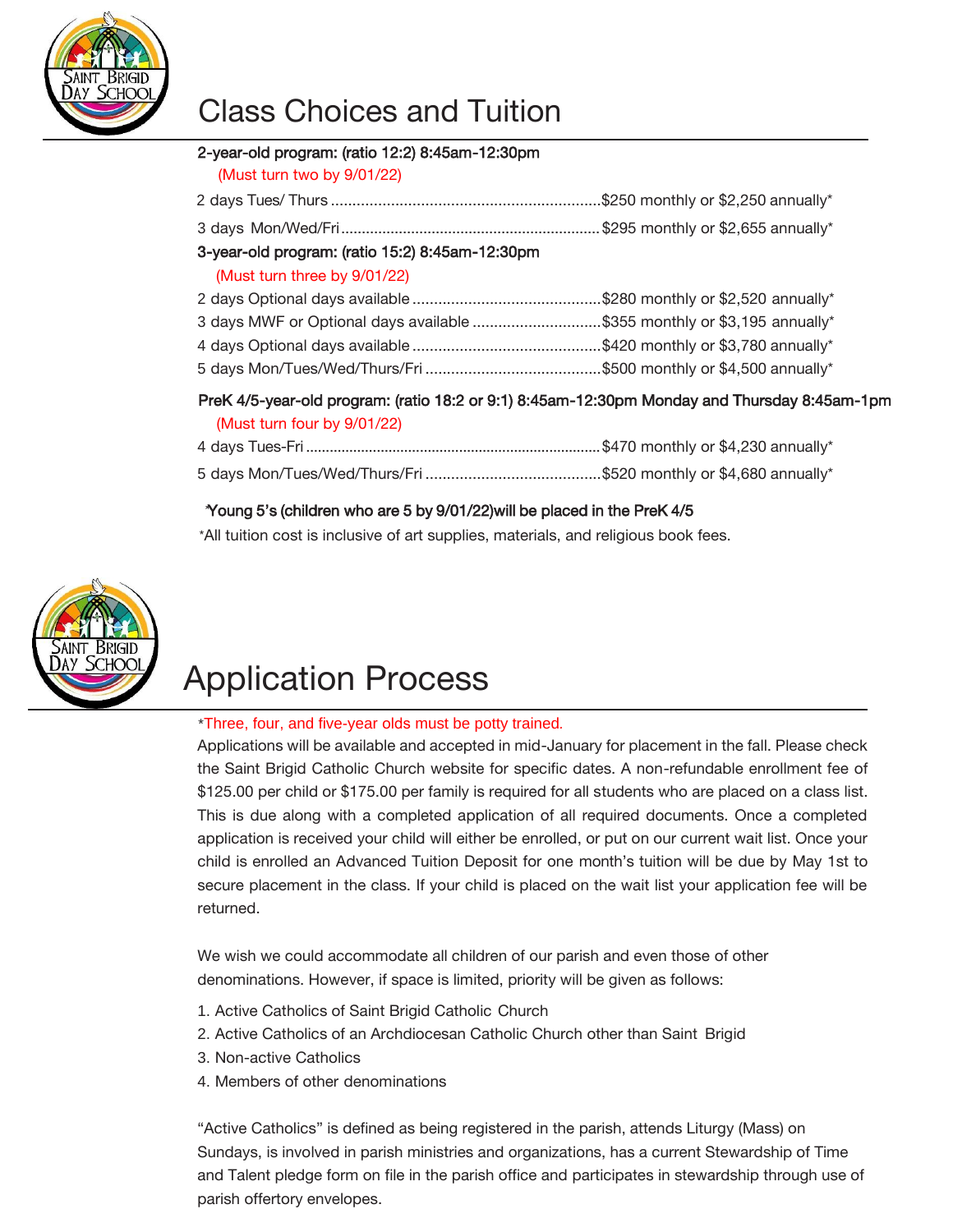

#### Monday, January 17, 2022

Application packets available to parents of currently enrolled students this week. Please ask for a sibling packet if needed.

#### Friday, January 28, 2022

Currently enrolled students completed packet due with registration check of \$125.00 per single student or \$175.00 per family to the school office for first priority placement.

#### Open House January 26, 2022 at 7:00 p.m.

[Application Packets A](http://www.saintbrigid.org/)vailable to new students on February 7, 2022 for pick up in the Day School office during the hours of 9:00 am - 1:00 pm Monday - Friday, or download from our website at www.saintbrigid.org

#### [Monday, February](http://www.saintbrigid.org/) 28, 2022

Application Packets due back on or before this date from new students for consideration for first priority placement.

#### March 2022

Notification of child's placement to parents of new students by phone or mail. If your child is placed on the wait list, your check will be returned.

#### A completed application includes:

- 1. Completion of Class Choice Form.
- 2. Completion of Application for Admission and all required forms (birth certificate, immunization 3231).
- 3. Enrollment Fee of \$125.00 per child or \$175.00 per family. Make check payable to Saint Brigid Day School.
- 4. Advanced Tuition Payment to hold your Fall placement must be received by May 1 or upon enrollment.

#### Students placed on a class list must provide the following required forms by August 1, 2022

- 1. Copy of student's birth certificate
- 2. Immunizations- GA DHR form #3231-Your child's pediatrician can provide this form.
- 3. Saint Brigid Day School Required Forms (These forms can be downloaded)
	- A. Authorization Form for Emergency Medical Release and Health
	- B. Signed enrollment agreement (If applicable)
	- C. Photo Release
	- D. Advanced Tuition Payment Received
- 4. A family photograph and 2 child photographs for their classroom
- 5. Students in our 3, 4 and 5-year-old classes MUST be potty trained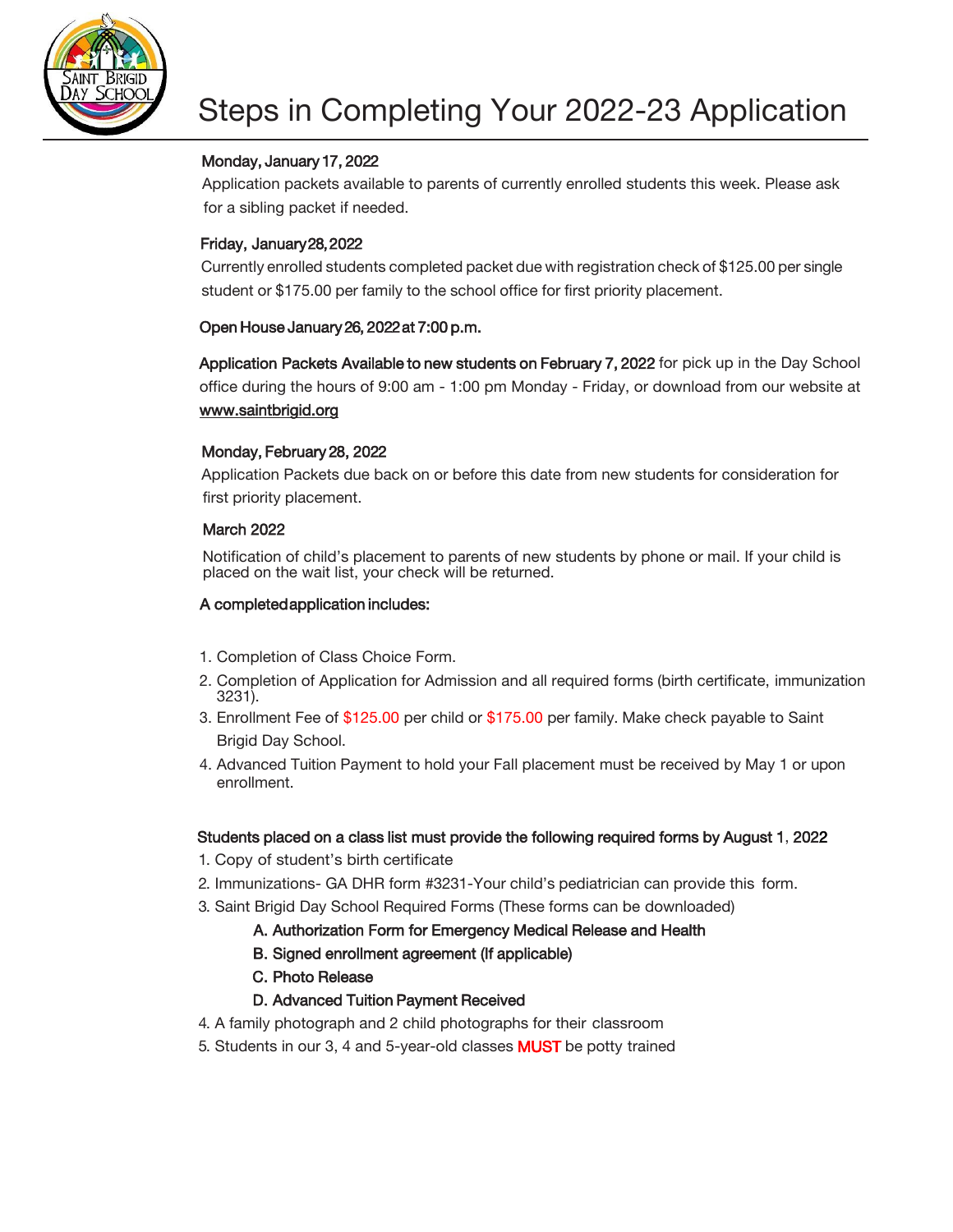

- When can I register my child for the Day School? Forms will be available for new students for first priority placement February 7, 2022 a[t www.saintbrigid.org.](http://www.saintbrigid.org/)
- Tours are available by appointment every Tuesday at 1:00 pm. Please contact Theresa Martin (ext. 139) or Colleen Hannah (ext. 138) at 678-393-0060 to schedule.
- When are my forms due back? Return completed forms to the Day School office or Parish office any time after February 7th. For first priority placement please return forms promptly.
- What if I have questions about the application/choice forms? Please call the Day School or email [tmartin@saintbrigid.org /](mailto:tmartin@saintbrigid.org) [channah@saintbrigid.org wi](mailto:channah@saintbrigid.org)th any questions or concerns. All inquiries will be returned within 24 hours.
- When will I know if my child is enrolled in Saint Brigid Day School? You will receive communication via letter or phone call regarding your child's placement by mid-March 2022.
- What happens if classes are full? We will notify you that your child was placed on the wait list and we will return your application fee. Once a spot becomes available for your child we will notify you immediately.
- What happens if I miss the first priority dates and deadlines? You can pick up an application packet any time after that date throughout the school year. If space is available your child will be placed on a class list immediately or they will be put on a wait list.
- How does the wait list work? Please indicate on the wait list form your class placement preference (1st, 2nd and 3rd choice). All children are placed on the wait list as equal candidates. We look for the best match for the space available. Our goal is to keep our ratio and classes balanced equally. When an opening occurs we consider many factors, including date of birth, date placed on wait list, male/female, siblings, and church membership.
- Optional Three-Day Program? This class offers flexibility in the selection of days preferred. You may choose a combination of two, three, four or five days. We will try to accommodate your first preference, but must consider the balance of the class ratios. The assigned days must remain consistent throughout the year. We will only be able to adjust days based on availability.
- Can I be placed on a class list for my second choice and be on the wait list for my first choice? No. Once your child is placed on a list your child is no longer eligible for the wait list. The wait list is for students who are not placed in a class. Once a class is established we believe consistency for the children and the teachers is important.
- What happens if I change my mind on my class choice? Ex. Patty is placed in our four-day PreK 4/5 upon initial enrollment and in June her parents would like to move her to our five-day PreK 4/5 class. If a spot is available and the ratios are balanced, we will be able to honor your request.
- What are my chances of enrolling my child if I am placed on the wait list? We continue to monitor the wait list throughout the year as openings occur. If your child is next on the list we will call you with that opportunity.
- How will I know if there is an opening? We will contact you immediately by phone when an opening occurs.
- Young 5's have the option of repeating at the parent's discretion.